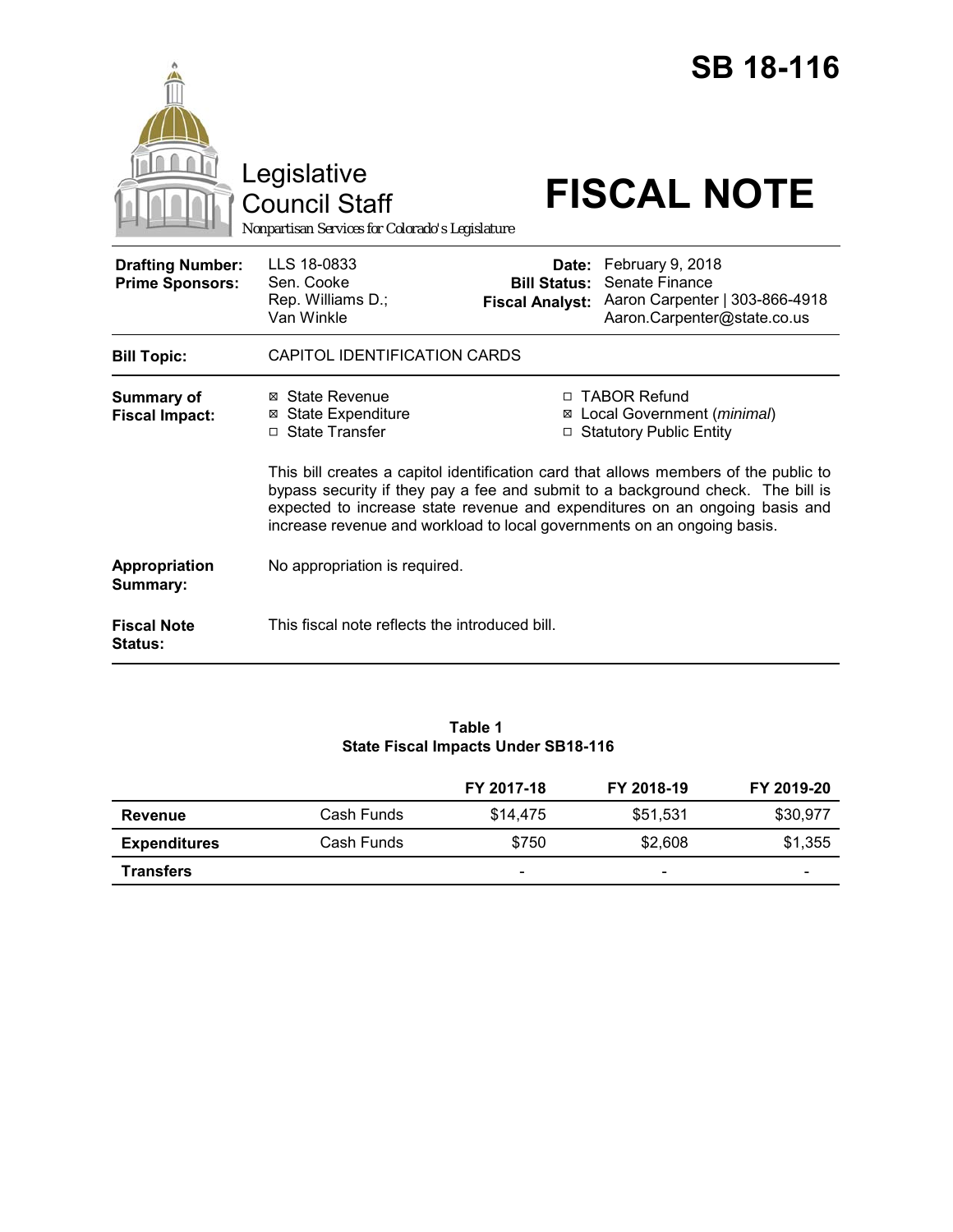February 9, 2018

## **Summary of Legislation**

This bill allows members of the public to enter the Capitol Building, State Services Building, and the Legislative Services Building through public entrances, without submitting to a search by security personnel if they hold a capitol identification access card. To get an access card, an individual must fill out an application and file it with either the Secretary of the Senate or the Chief Clerk of the House of Representatives and pay a fee of \$250. The Legislative Council of the General Assembly may increase the fee to no more than \$500. As part of the application process, an individual must pay to get their fingerprints taken and for a criminal history background check. An applicant who has been convicted of a felony will be denied an access card. The access card is valid for two years, after which an individual must submit a renewal form, pay another \$250, and submit to another background check. The Secretary of the Senate and the Chief Clerk of the House of Representatives can cancel or deny a card based on an unsatisfactory criminal check, a violation of the rules of Colorado's State Patrol, unauthorized use of the card, or criminal activity of the holder in the Capitol. Any applicant who was denied can appeal the decision to the Legislative Council.

All fees collected are credited to the Capitol Identification Card Account created in this bill and housed in the Legislative Department Cash Fund. Money to the Capitol Identification Card Account is continuously appropriated to the House and Senate for the original issuance and renewal of the access cards. Under current law, the Legislative Department Cash Fund is continuously appropriated. The bill also creates the Capitol Identification Enterprise, which can issue revenue bonds with money from the Capitol Identification Card Account to finance the issuance and administration of the access card. The Capitol Identification Enterprise is authorized to accept gifts, grants, and donations. The Legislative Council has oversight over the enterprise.

## **Assumptions**

Although the program is open to the public, the fiscal note assumes that due to the cost of the access card, lobbyists will be the primary users of the program. Based on contacts kept by the Office of Legislative Legal Services and on income disclosure numbers from the Secretary of State, the fiscal note estimates that a total of 285 lobbyists will take advantage of the program. The fiscal note assumes that the effective date will be April 1, 2018. Of the 285 lobbyists, it is estimated that 50 of them will apply for cards in the current fiscal year, 178 will apply the following fiscal year, and 57 will apply in the third year with 50 renewals.

## **State Revenue**

This bill will increase state revenue by \$14,475 in FY 2017-18, \$51,531 in FY 2018-19 and \$30,997 in FY 2019-20. Revenue to the Legislative Department Cash Fund and the Department of Public Safety (DPS) is illustrated in Table 2 and discussed below.

**Fee impact**. Colorado law requires legislative service agency review of measures which create or increase any fee collected by a state agency. These fee amounts are estimates only, actual fee calculations will be set administratively by the Legislative Council and the DPS based on cash fund balance, estimated program costs, and the estimated number of access cards subject to the fee. The table below identifies the fee impact of this bill.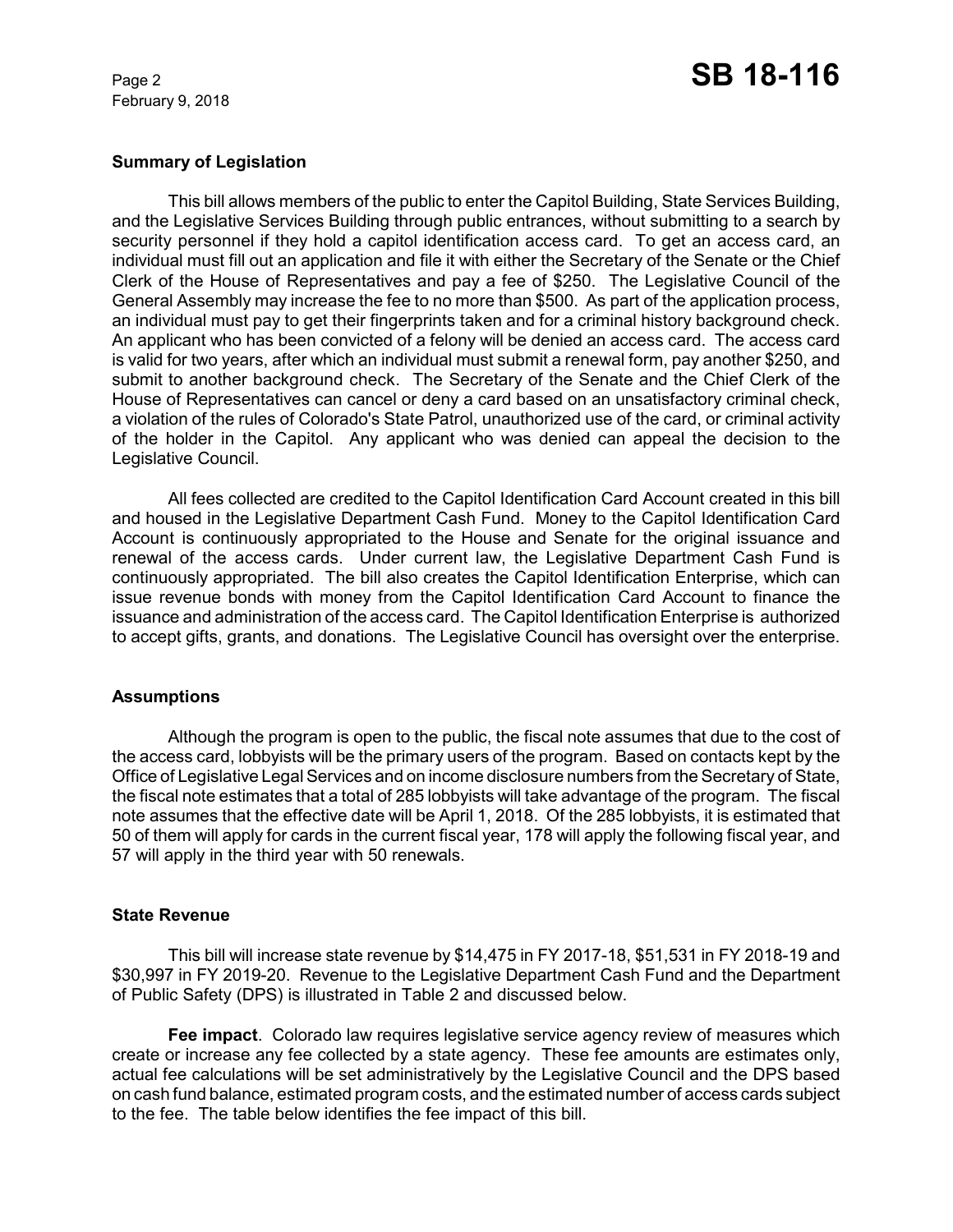#### **Table 2 Fee Impact for SB18-116**

| <b>Fiscal Year</b> | <b>Type of Fee</b>                  | <b>Proposed</b><br>Fee | <b>Number</b><br><b>Affected</b> | <b>Total Fee</b><br>Impact |
|--------------------|-------------------------------------|------------------------|----------------------------------|----------------------------|
| FY 2017-18         | New Applicants Application Fee      | \$250                  | 50                               | \$12,500                   |
|                    | New Applicants Background Check Fee | \$39.50                | 50                               | \$1,975                    |
|                    |                                     |                        | <b>FY 2017-18 Total</b>          | \$14,475                   |
| FY 2018-19         | New Applicants Application Fee      | \$250                  | 178                              | \$44,500                   |
|                    | New Applicants Background Check Fee | \$39.50                | 178                              | \$7,031                    |
|                    |                                     |                        | <b>FY 2018-19 Total</b>          | \$51,531                   |
| FY 2019-20         | New Applicants Application Fee      | \$250                  | 57                               | \$14,250                   |
|                    | New Applicants Background Check Fee | \$39.50                | 57                               | \$2,252                    |
|                    | <b>Renewal Application Fee</b>      | \$250                  | 50                               | \$12,500                   |
|                    | Renewal Background Check Fee        | \$39.50                | 50                               | \$1,975                    |
|                    |                                     |                        | <b>FY 2019-20 Total</b>          | \$30,977                   |

**Legislative Department.** The application fee will increase revenue to the Legislative Department Cash Fund by \$12,500 in the current FY 2017-18, \$44,500 in FY 2018-19 and by \$26,750 in FY 2019-20. The fiscal note assumes that in FY 2019-20 the 50 applicants in FY 2017-18 will all renew their access cards. Because of renewals, revenue will increase on an ongoing basis. The fiscal note assumes that although the Capitol Identification Enterprise has bonding authority, it will not exercise it. No sources of gifts, grants, or donations have been identified.

**Background checks.** The Colorado Bureau of Investigation (CBI) conducts background checks for each applicant. The applicant must pay a \$39.50 fee for the CBI to conduct a background check. This will increase revenue to the CBI Identification Unit Fund by \$1,975 in first year, \$7,031 in the second year and \$4,227 in the third year. Applicants must submit to a background check every two years when they renew their access card. It is assumed that revenue will continue to increase in a similar manner on an ongoing basis.

# **TABOR Refund**

The bill increases state revenue subject to TABOR by \$1,475 in FY 2017-2018, \$5,251 in FY 2018-19 and \$3,157 in FY 2019-20 for the state portion of background check fees collected for fingerprint processing. State revenue is not currently expected to exceed the TABOR limit in either year and no refund is required. Therefore, the bill is not expected to impact TABOR refunds in these years. However, refunds in future years when the state next collects a TABOR surplus will be increased. Revenue to the Capitol Identification Enterprise is not subject to TABOR due to its enterprise status.

# **State Expenditures**

This bill will increase state expenditures by \$750 in FY 2017-18, \$2,608 in FY 2018-19, and \$1,355 in FY 2019-20**.** Expenditure impacts for each department are discussed below.